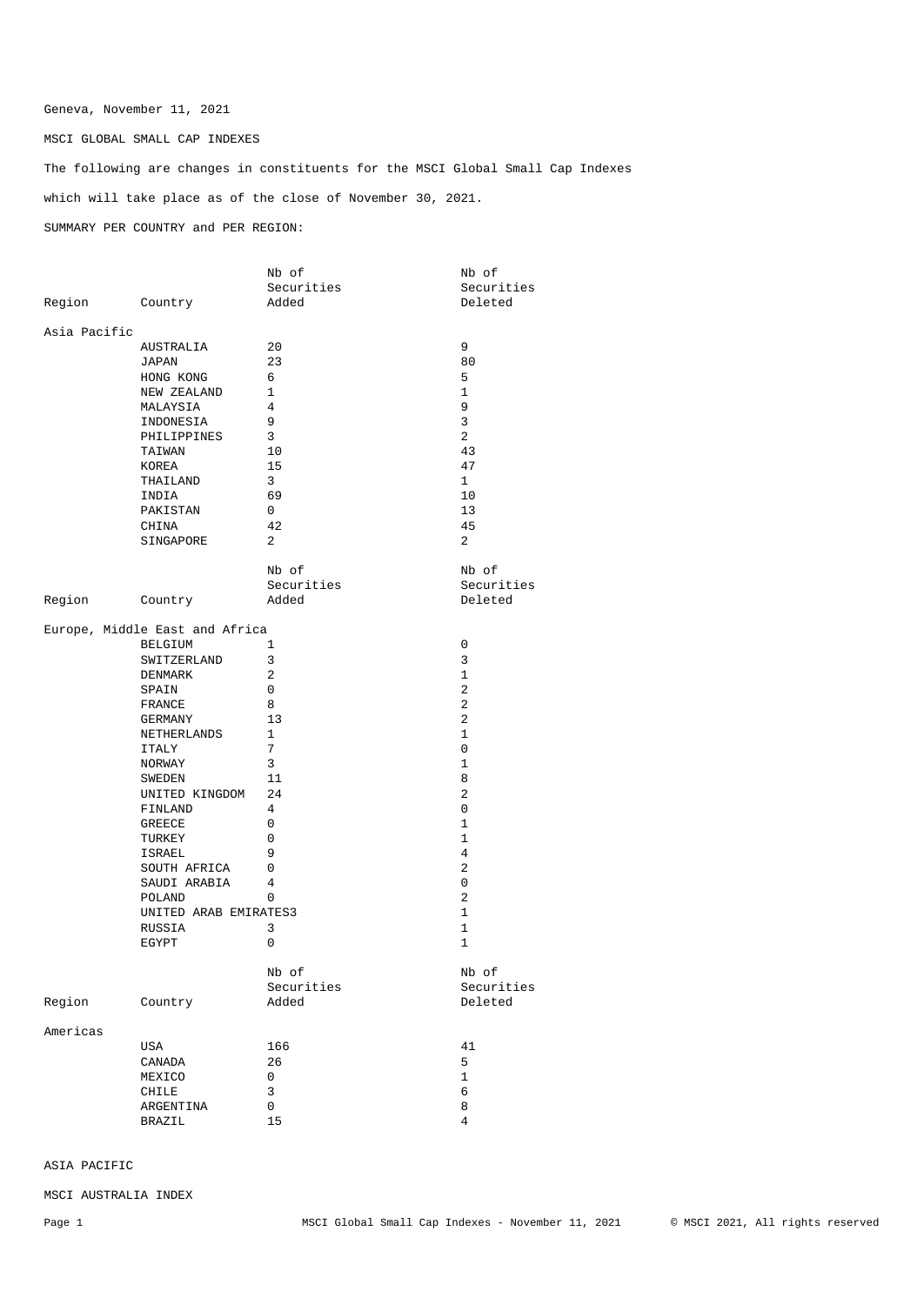AUSTRALIAN STRATEGIC **HT&E** AVZ MINERALS IDP EDUCATION CAPRICORN METALS<br>
CETTIBE DEXUS INDUSTRIA REIT DUBBER CORP **RESOLUTE MINING** HOMECO DAILY NEEDS REIT IMDEX IONEER KAROON ENERGY LIONTOWN RESOURCES NOVONIX PEPPER MONEY PEXA GROUP PPK GROUP SAYONA MINING VULCAN ENERGY RESOURCES MSCI JAPAN INDEX Additions Deletions Deletions<br>ABC-MART AI INSIDE AIRTRIP CORP<br>
CASIO COMPUTER CO<br>
AMUSE CASIO COMPUTER CO<br>
DAIKI ALUMINIUM INDUSTRY ANEST IWATA CORP DAIKI ALUMINIUM INDUSTRY GLOBERIDE AOMORI BANK (THE) HARMONIC DRIVE SYSTEMS HISAMITSU PHARMACEUTICAL BANK OF NAGOYA (THE)<br>KI STAR REAL ESTATE BANK BENEFIT ONE KI STAR REAL ESTATE<br>MIDAC HOLDINGS CO NABTESCO CORP NAGAWA CO CHUBU SHIRYO CO NH FOODS COMPUTER ENGR & CONSU PEPTIDREAM DAINICHISEIKA COLOR&CHEM PIGEON CORP DAINICHISTICAL CO PLUS ALPHA CONSULTING<br>THK CO TOHO GAS CO TOHOKU ELECTRIC POWER CO EDULAB TRE HOLDINGS CORP UNITED URBAN INVESTMENT FRIGMO VISIONAL ENPLAS CORP YAMADA HOLDINGS CO FUJIBO HOLDINGS

Additions Deletions Deletions Deletions Deletions Deletions Deletions Deletions Deletions Deletions Deletions D 29METALS CEDAR WOODS PROPERTIES AGL ENERGY COOPER ENERGY ELECTRO OPTIC SYS HLDGS JUPITER MINES<br>MOUNT GIBSON IRON

AI INSIDE

CENTRAL SECURITY PATROLS<br>CHATWORK DAIKYONISHIKAWA CORP DAITO PHARMACEUTICAL CO<br>DENYO CO DIGITAL HOLDINGS<br>EBASE CO FUKUDA CORP FUTABA INDUSTRIAL GA TECHNOLOGIES GRACE TECHNOLOGY HIBIYA ENGINEERING HYAKUJUSHI BANK J-STREAM JAPAN INVESTMENT ADVISER KAMAKURA SHINSHO KAMEI CORP KEY COFFEE KOJIMA CO KOMORI CORP **LECTRIC CONTROL**  LIFULL CO MARUDAI FOOD CO MARUSAN SECURITIES CO MARVELOUS MEISEI INDUSTRIAL CO MODALIS THERAPEUTICS MTI NAGATANIEN HOLDINGS CO NICHIREKI CO NIHON NOHYAKU CO NITTO KOHKI CO OKUWA CO OPEN HOUSE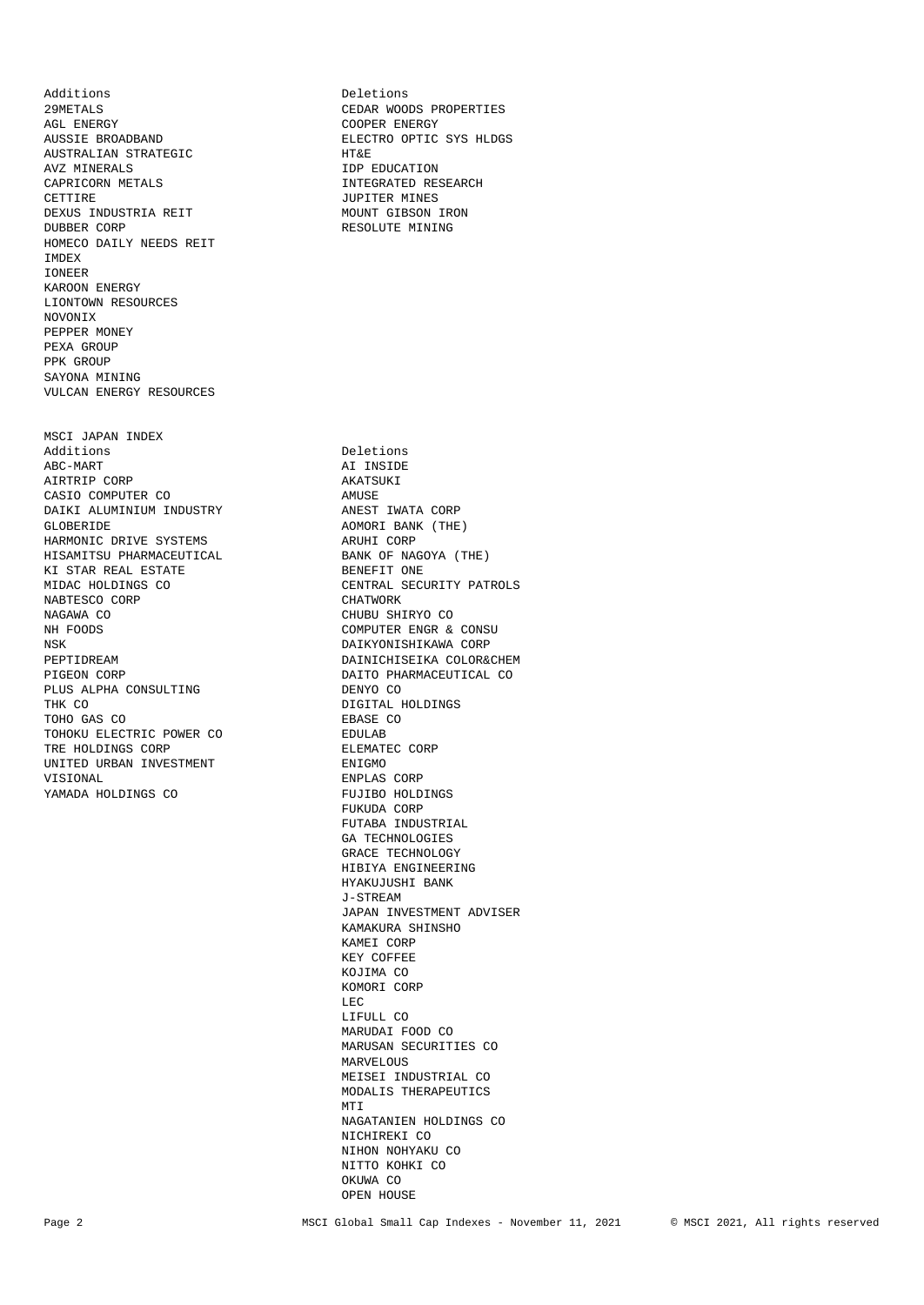MSCI HONG KONG INDEX<br>Additions Additions Deletions Deletions Deletions Deletions Deletions Deletions Deletions Deletions Deletions Deletions D VIVA CHINA HOLDINGS (HK) VPOWER GROUP INTL HLDGS WYNN MACAU

MSCI NEW ZEALAND INDEX Additions<br>THE A2 MILK COMPANY THE AT RESTAURANT BRANDS THE A2 MILK COMPANY

MSCI MALAYSIA INDEX Additions Deletions Deletions<br>CTOS DIGITAL CAHYA MAT. HONG SENG CONSOLIDATED COMFORT GLOVES KOSSAN RUBBER INDUSTRIES GLOBETRONICS TECHNOLOGY SUPERMAX CORP **INARI AMERTRON** 

MSCI INDONESIA INDEX Additions Deletions ADI SARANA ARMADA BINTANG OTO GLOBAL BANK ALADIN SYARIAH SELAMAT SEMPURNA BANK ALADIN SYARIAH BERKAH BETON SADAYA WASKITA BETON PRECAST BFI FINANCE INDONESIA DIGITAL MEDIATAMA MAXIMA INDIKA ENERGY TBK PT M CASH INTEGRASI SAWIT SUMBERMAS TBK SILOAM INTL HOSPITALS

MSCI PHILIPPINES INDEX

 OSAKA STEEL CO PR TIMES ROCK FIELD CO RPA HOLDINGS RYOBI SANSHIN ELECTRONICS CO SENSHU IKEDA HOLDINGS SHINNIHONSEIYAKU SINFONIA TECHNOLOGY CO SOFTWARE SERVICE SOURCENEXT CORP ST CORP STARZEN CO SUMITOMO SEIKA CHEMICALS TACHI-S CO TAIKO PHARMACEUTICAL CO TAKARA LEBEN CO TATSUTA ELEC WIRE & CBL TOEI ANIMATION CO TONAMI HOLDINGS CO TSURUMI MANUFACTURING UNIPRES CORP V CUBE V TECHNOLOGY CO WORLD WOWOW YAKUODO HOLDINGS CO YAMASHIN FILTER YONDOSHI HOLDINGS

HUOBI TECHNOLOGY HLDGS L K TECHNOLOGY HOLDINGS MACAU LEGEND DEVELOPMENT PAX GLOBAL TECH (HK) SUNCITY GROUP HLDGS (HK) SUNCITY GROUP HLDGS (HK) TELEVISION BROADCASTS

ZIGEXN

CAHYA MATA SARAWAK LEONG HUP INTERNATIONAL PAVILION REIT SERBA DINAMIK HOLDINGS UEM SUNRISE VELESTO ENERGY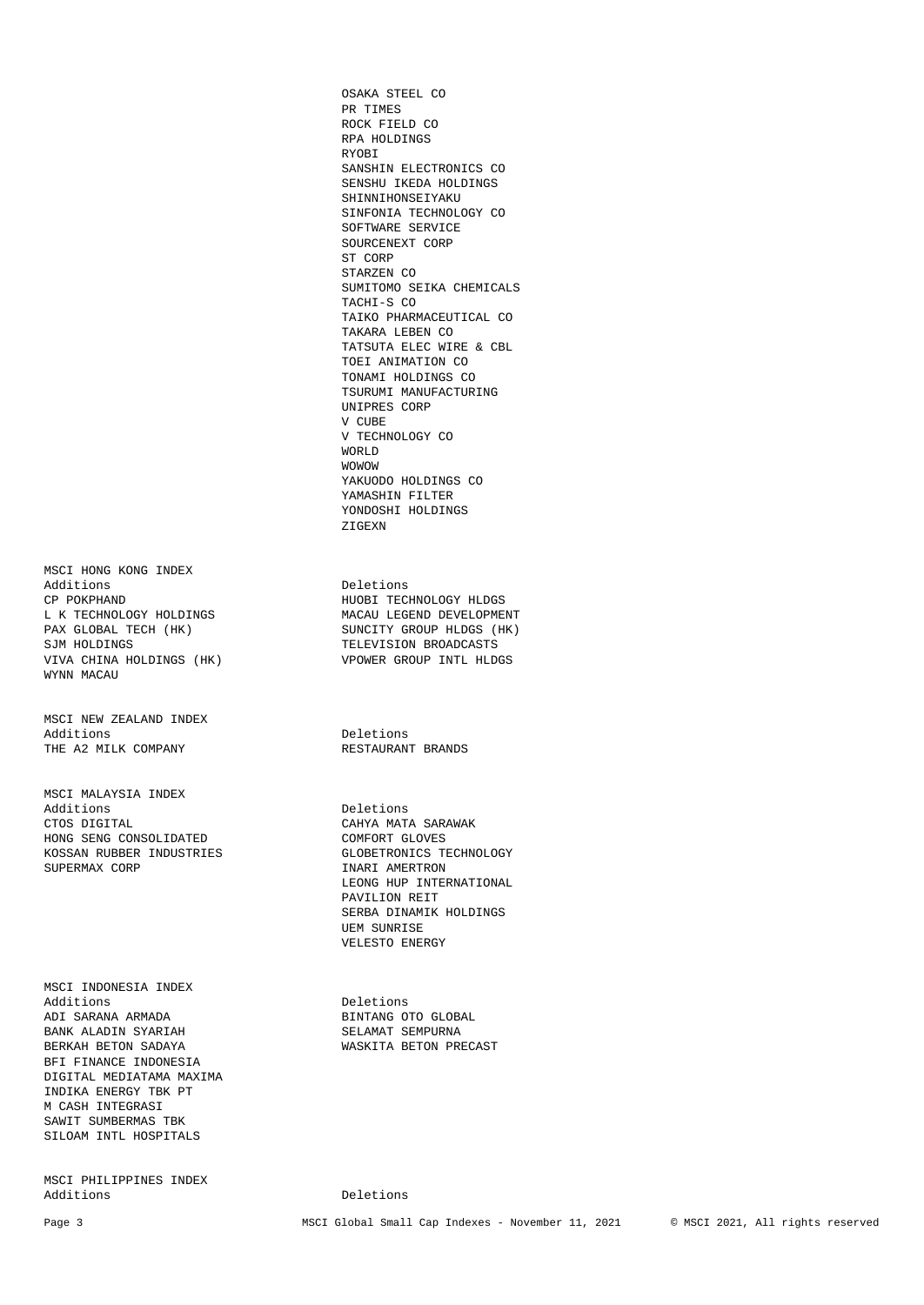AREIT THE RESERCY CORP TILINVEST REIT CORP THE RESERCT ON PROBLED RAGON PLACE TO A LOCAL CORP LT GROUP

MSCI TAIWAN INDEX<br>Additions Additions Deletions Deletions Deletions ACTRON TECHNOLOGY ADVANCED ENERGY SOLUTION ATEN INTERNATIONAL AMAZING MICROELECTRONIC<br>
PHISON ELECTRONICS CORP<br>
CMC MAGNETICS CORP PHISON ELECTRONICS CORP POWERTECH TECHNOLOGY CONCRAFT HOLDING SHIHLIN PAPER T3EX GLOBAL HOLDINGS DEPO AUTO PARTS INDL CO TATUNG DYACO INTERNATIONAL WALSIN TECHNOLOGY CORP EGIS TECHNOLOGY

MSCI KOREA INDEX BNC KOREA ADAPTIVE PLASMA TECH GIANTSTEP<br>GOLFZON CO (NEW) GOLFZON CHEW HANWHA CORP PREF 3B CRYSTALGENOMICS HK INNO.N DAEA TI CO KUKJEON PHARMACEUTICAL DAEWON PHARMACEUTICAL LOTTE RENTAL **ENF** TECHNOLOGY CO PEOPLE AND TECHNOLOGY REYON PHARMACEUTICAL **EUTILEX** SHINSEGAE CO (NEW) F&F (NEW) WYSIWYG STUDIOS HANDOK

DOUBLEDRAGON PROPERTIES

ABILITY OPTO ELECTRONICS<br>ADDCN TECHNOLOGY DARWIN PRECISIONS CORP EMEMORY TECHNOLOGY FIRICH ENTERPRISES CO FLYTECH TECHNOLOGY CO FORTUNE ELECTRIC CO GLOBAL LIGHTING TECH HUNG SHENG CONSTRUCTION IEI INTEGRATION CORP KUOYANG CONSTRUCTION LEALEA ENTERPRISE MACHVISION MOTECH INDUSTRIES NAN LIII ENTERPRISE NEWMAX TECHNOLOGY CO PAIHO SHIH HOLDINGS PARADE TECHNOLOGIES PHARMAENGINE INC POWER WIND HEALTH IND QUANTA STORAGE RADIUM LIFE TECH CORP RECHI PRECISION CO RITEK CORP ROO HSING SHINING BLDG BUSINESS SHUNSIN TECHNOLOGY HLDGS SUNONWEALTH ELEC MACHINE SUNREX TECHNOLOGY CORP SWANCOR HOLDING CO SYNCMOLD ENTERPRISE CORP TAIWAN STYRENE MONOMER TEST-RITE INTERNATIONAL UNITECH PRINTED CIRCUIT UNIZYX HOLDING VOLTRONIC POWER TECH Deletions DAEWOO SHIPBUILDING ADV PROCESS SYSTEM(NEW)<br>DI DONGIL APROGEN MEDICINES APROGEN MEDICINES FILA HOLDINGS APROGEN PHARMACEUTICALS CHONG KUN DANG HOLDINGS NEXT SCIENCE CO $$\tt EONE\ DIAGNMICS\$ GENOME PEOPLE AND TECHNOLOGY  $$\tt EUGENE\ CORPORTION$ 

 HS INDUSTRIES ILDONG PHARMA (NEW) ILJIN MATERIALS JETEMA KC TECH CO (NEW) KH FEELUX CO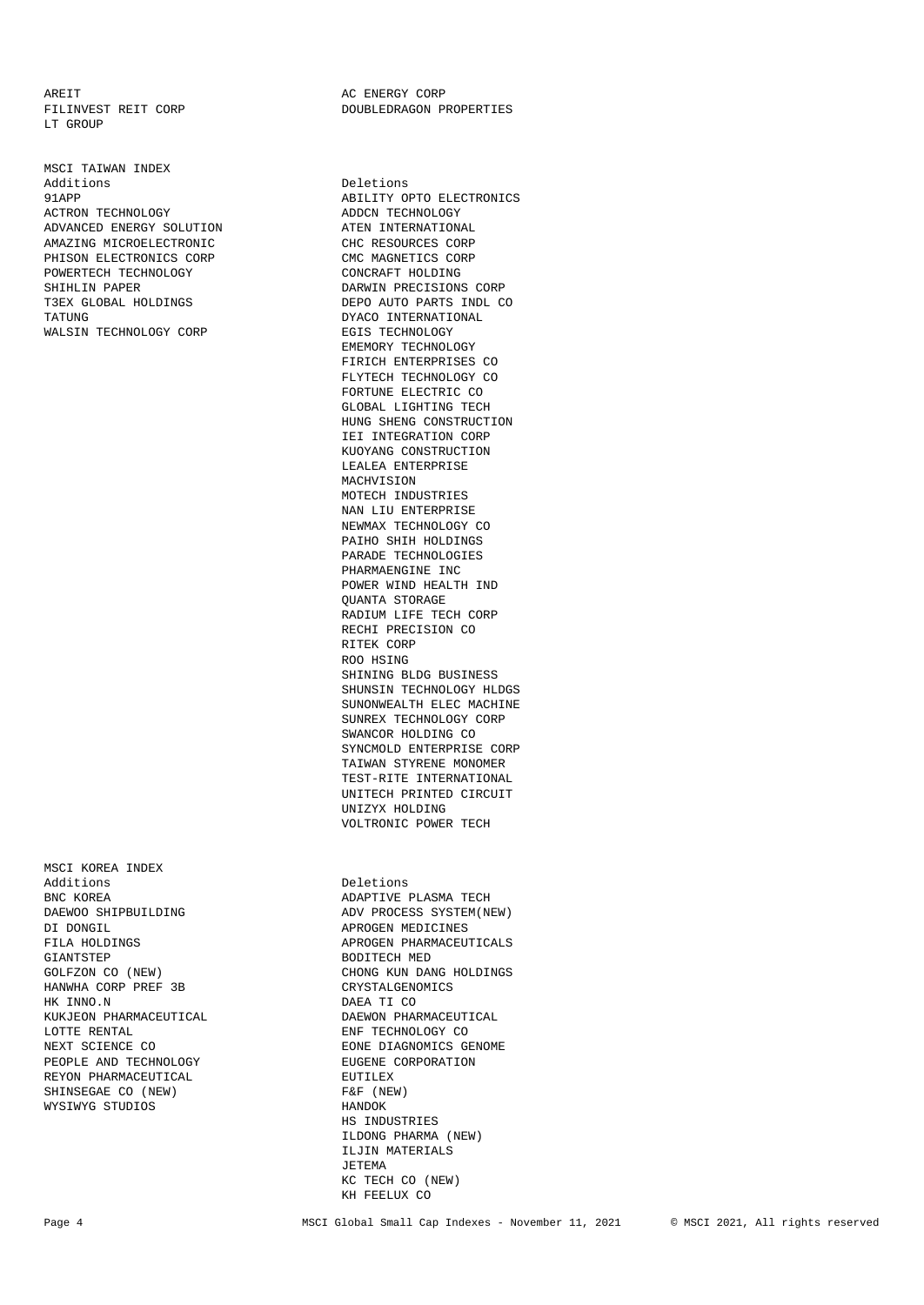MSCI THAILAND INDEX Additions Deletions Deletions Deletions Deletions Deletions Deletions Deletions Deletions Deletions Deletions D DHIPAYA GROUP HOLDINGS NGERN TID LOR PUBLIC CO

MSCI INDIA INDEX Additions<br>
ABB POWER PRODUCTS & SYS<br>
DCB BANK ABB POWER PRODUCTS & SYS ALLCARGO LOGISTICS GODREJ PROPERTIES<br>ANGEL BROKING GULF OIL LUBRICAN ANGEL BROKING GULF OIL LUBRICANT INDIA ASAHI INDIA GLASS STANDER ON THE SAME OF THE SAME OF THE SAME OF THE SAME OF THE SAME OF THE SAME OF THE SAME OF THE SAME OF THE SAME OF THE SAME OF THE SAME OF THE SAME OF THE SAME O BOMBAY STOCK EXCHANGE BOROSIL RENEWABLES MINDTREE BRIGHTCOM GROUP<br>BROOKFIELD INDIA REIT SRFS SRF BROOKFIELD INDIA REIT CAPLIN POINT LABS TATA POWER CONTRADE TECH SALE AND TATA POWER CONTRANS CHALET HOTELS CHEMPLAST SANMAR CLEAN SCIENCE & TECH DEEPAK FERT & PETROCHEM DELTA CORP DEVYANI INTERNATIONAL ECLERX SERVICES EMBASSY OFFICE PARK REIT EQUITAS SMALL FINANCE GLAXOSMITHKLINE PHARMA GRINDWELL NORTON GUJARAT STATE FERT & CHE HFCL. HIKAL HOME FIRST FINANCE INDO COUNT INDUSTRIES IPCA LABORATORIES ISGEC HEAVY ENGINEERING JINDAL STAINLESS JINDAL STAINLESS HISAR JUBILANT INGREVIA KANSAI NEROLAC PAINTS KRISHNA INSTITUTE OF MED LAXMI ORGANIC INDUSTRIES LUX INDUSTRIES MAHINDRA LOGISTICS MASTEK MTAR TECHNOLOGIES

 KINEMASTER KOENTEC KOLMAR KOREA HOLDINGS KPM TECH KWANG DONG PHARMA L&F CO LOTTE FOOD CO MEDIPOST CO MIRAE ASSET MAPS NAMSUN ALUM OE SOLUTIONS RSUPPORT S MAC SAM JIN PHARMACEUTICAL SHINSUNG E&G CO SOLID SONGWON INDUSTRIAL CO TAEYOUNG ENGR & CONSTR TELCON RF PHARMA TOPTEC UBIQUOSS HOLDINGS UNISON CO VIEWORKS WINIX WISOL WISOL WONIK HOLDINGS CO

TAOKAENOI FOOD & MKT

INDIAN RAIL CATER & TOUR<br>JSW ENERGY UJJIVAN FINANCIAL SVCS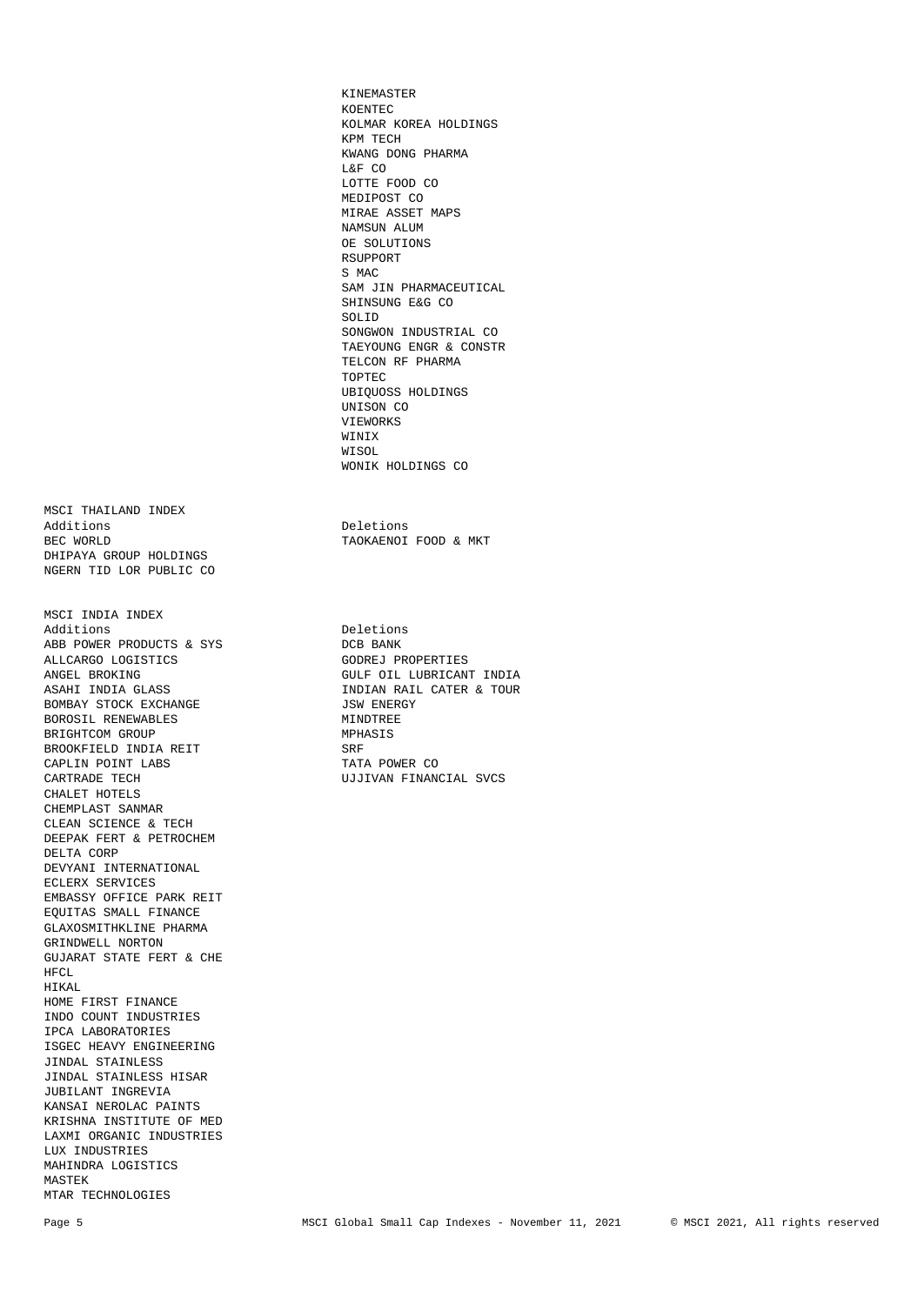NTTT NLC INDIA NOCIL NUVOCO VISTAS OLECTRA GREENTECH PAISALO DIGITAL POLYPLEX CORPORATION POONAWALLA FINCORP PRAJ INDUSTRIES PRINCE PIPES AND FTTNGS REC RELIANCE POWER ROSSARI BIOTECH SAREGAMA INDIA SHEELA FOAM SHIPPING CORP OF INDIA SHREE RENUKA SUGAR SIS SOLAR INDUSTRIES INDIA STERLING AND WILSON SUNDARAM CLAYTON SUPRAJIT ENGINEERING SUZLON ENERGY LIMITED TATA TELESVCS MAHARASHTR TCI EXPRESS TEJAS NETWORKS TRIDENT TRIVENI ENGR & IND TVS MOTOR CO WHIRLPOOL OF INDIA MSCI PAKISTAN INDEX Additions Deletions None BANK ALFALAH MSCI CHINA INDEX Additions Deletions ANTENGENE 17 EDUCATION & TEC A ADR ARCHOSAUR GAMES AND ANNOUNCED ACTUAL ACTION AND ANNOUNCED ASSESSMENT AND A LIFE GRP BAOZUN ADR **ASCLETIS PHARMA INC.** BOE VARITRONIX (CN) BAIOO FAMILY INTERACTIVE BURNING ROCK BIO A ADR BURNING ROCK BIO A ADR CGN MINING (CN) BEIJING ENT URBN RES GRP CHINA AOYUAN GROUP CHINA AOYUAN GROUP<br>CHINA EAST EDUCATION CA CULTURAL TECHNOLOGY CHINA EVERBRIGHT CHAOWEI POWER HOLDINGS CHINA YOURAN DAIRY GROUP CHINA FANGDA GROUP CO B CITIC RESOURCES HOLDINGS CHINA MERCH COMM REIT CLOOPEN GROUP ADR CHINA ONLINE EDU GRP ADR COOLPAD GROUP CHINA SANJIANG FINE CHEM EVEREST MEDICINES CHINA VAST INDUSTRIAL FIRE ROCK HOLDINGS THE CHINA XINHUA EDU GRP GAOTU TECHEDU A ADR CIMC VEHICLES (GROUP) H HAICHANG OCEAN PARK HLDG CONSUN PHARMACEUTICAL HUANXI MEDIA GROUP DONGYUE HUAZHONG IN VEHICLE HLDG E-HOUSE (CHINA) ENT HLDG HUYA A ADR EBANG INTL HOLDINGS A KAISA GROUP HOLDINGS **FANTASIA HLDGS GROUP CO** 

NAZARA TECHNOLOGIES

 ENGRO CORPORATION ENGRO FERTILIZERS FAUJI FERTILIZER CO HUB-POWER CO MARI PETROLEUM MILLAT TRACTORS PAKISTAN OILFIELDS PAKISTAN PETROLEUM PAKISTAN STATE OIL CO SEARLE PAKISTAN TRG PAKISTAN UNITED BANK

AOYUAN HEALTHY LIFE GRP CA CULTURAL TECHNOLOGY MIDEA REAL ESTATE HLDG FRIENDTIMES GREENTREE HPTY GRP A ADR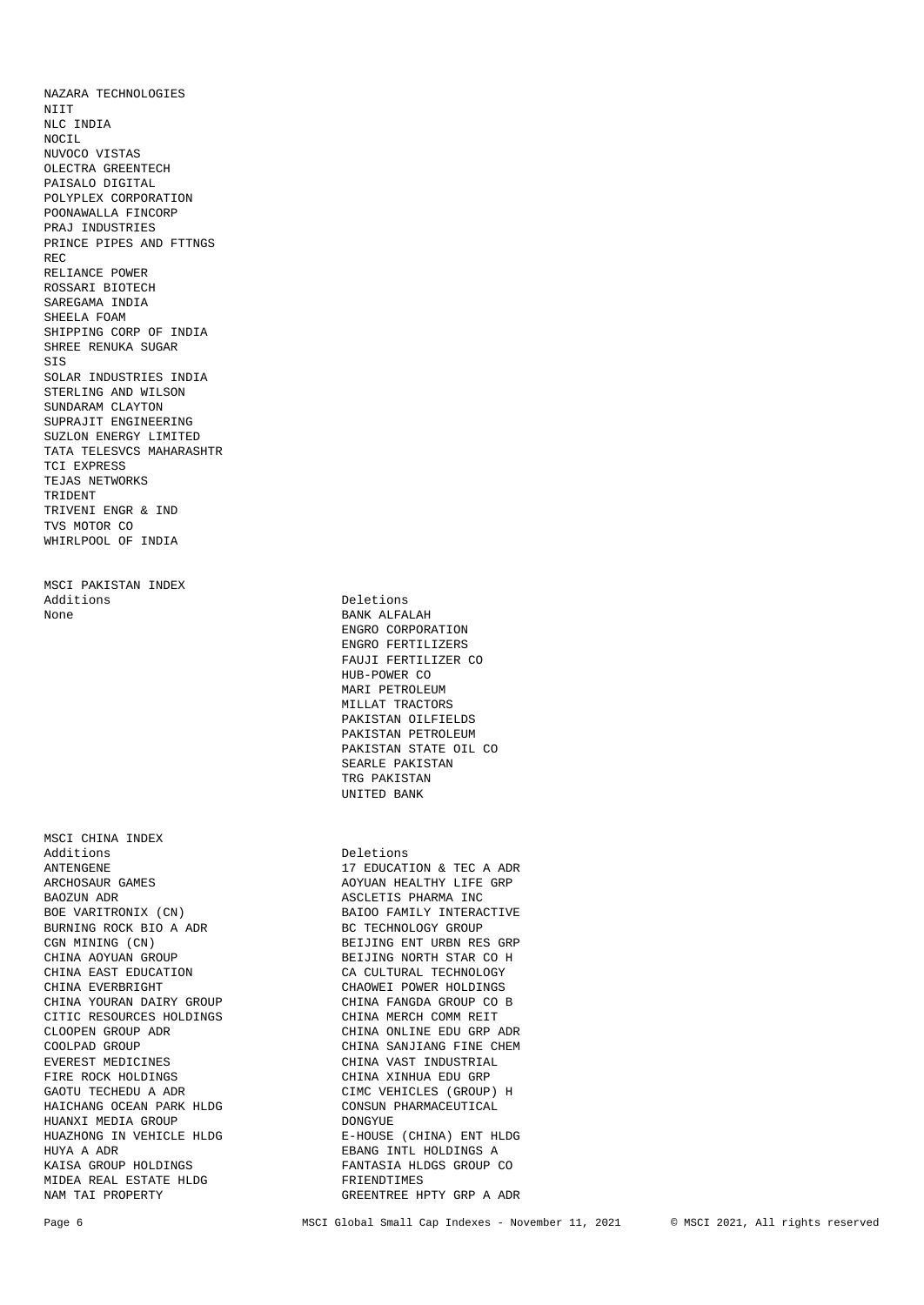NEW HORIZON HEALTH HEBEI CONSTRUCTION GRP H ONECONNECT FINL TECH ADR SCE INTG COMM MGMT INESA INTELLIGENT TECH B SHANGHAI HENLIUS BIO H SHANGHAI JINQIAO EXP B INNER MONGOLIA EERDUOS B SHANGHAI MECH & ELECT B KAISA PROSPERITY HLDGS SHINSUN HOLDINGS GRP CO<br>SSY GROUP SUN KING TECHNOLOGY GRP PAX GLOBAL TECHNOLOGY TRULY INTL HOLDINGS PERENNIAL ENERGY HLDGS UP FINTECH HOLDING A ADR UXIN ADR A<br>
YATSEN HOLDING A ADR<br>
YATSEN HOLDING A ADR<br>
SCHOLAR EDUCATION GRO YEAHKA SHANGHAI FUDAN MICROEL H YOUDAO A ADR SHANGHAI JIN JIANG B ZHAOJIN MINING IND H SHANGHAI KINDLY MED H SHENRO PROPERTIES GROUP SO YOUNG INTL A ADR ZHENRO PROPERTIES GROUP<br>ZHONGLIANG HOLDINGS GRP SUNPOWER GROUP ZHONGLIANG HOLDINGS GRP

MSCI SINGAPORE INDEX Additions Deletions FRENCKEN GROUP MEDTECS INTL CORP MAXEON SOLAR TECH

EUROPE, MIDDLE EAST AND AFRICA

MSCI BELGIUM INDEX<br>Additions SHURGARD SELF STORAGE

MSCI SWITZERLAND INDEX Additions<br>
BANOUE CANTONALE VAUDOIS<br>
BACHEM HOLDING B BANQUE CANTONALE VAUDOIS BACHEM HOLDING B MONTANA AEROSPACE GAM HOLDING GAM HOLDING GAM HOLDING GROUP POLYPEPTIDE GROUP

MSCI DENMARK INDEX Additions Deletions SOLAR HOLDING B BRODRENE HARTMANN TRIFORK HOLDING

MSCI SPAIN INDEX Additions Deletions

MSCI FRANCE INDEX Additions Deletions ARAMIS GROUP **EURONEY A TOO SECULAR EURONE** ATOS NACON BELIEVE ESKER EUROPCAR MOBILITY SCOR SES IMAGOTAG VALLOUREC

MSCI GERMANY INDEX Additions Deletions ABOUT YOU HOLDING EXASOL ATOSS SOFTWARE WASHTEC BIKE24 HOLDING EINHELL GERMANY VORZUG ENERGIEKONTOR

LEES PHARMACEUTICAL HLDG<br>NETJOY HOLDINGS ONESMART INTL EDU A ADR SCHOLAR EDUCATION GROUP TONGDA GROUP (CN) XINGDA INTL HOLDINGS YICHANG HEC CHANGJIANG H

Deletions<br>None

None GRUPO EMPRESARIAL SAN JO GRUPO PRISA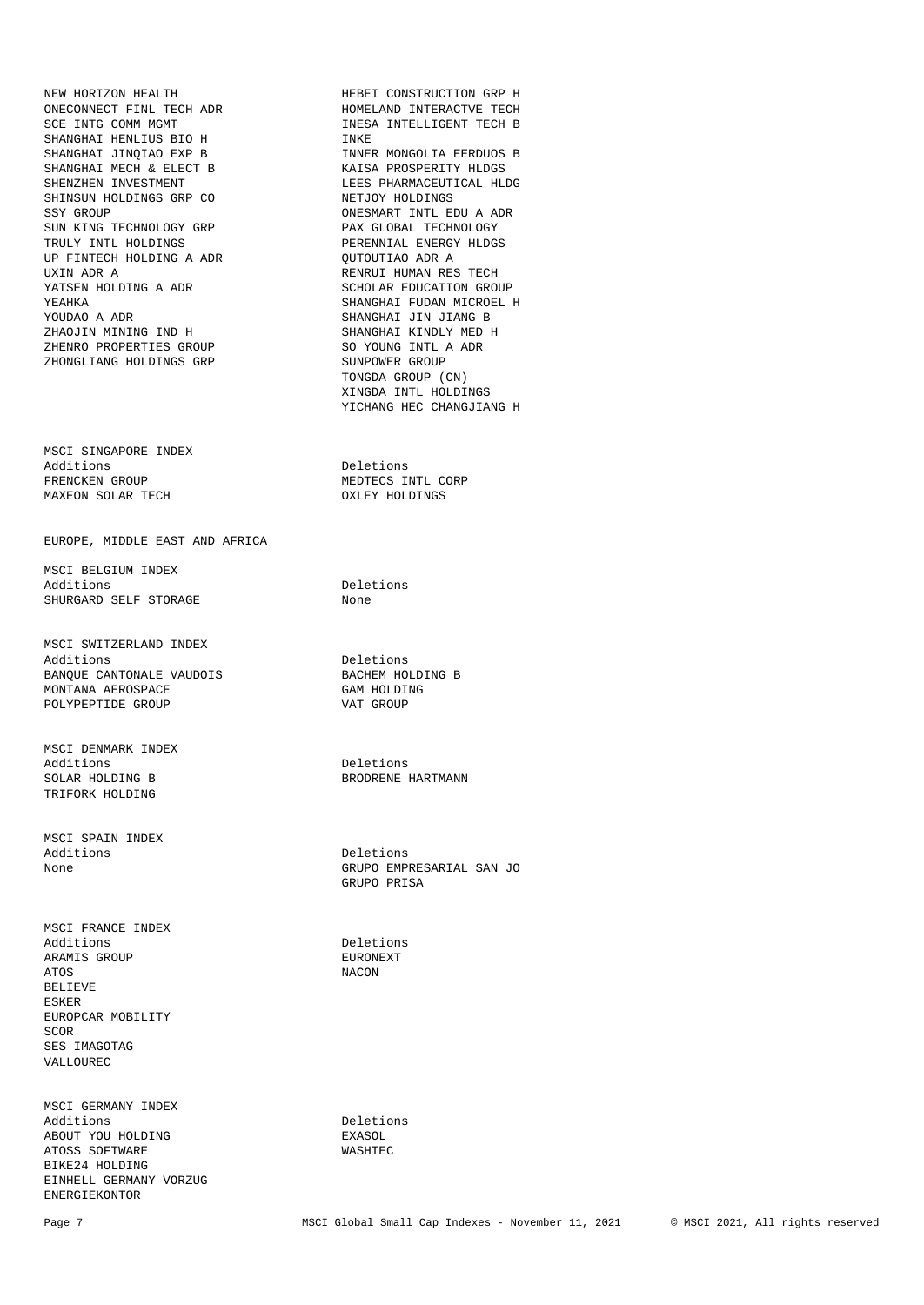MSCI UNITED KINGDOM INDEX Additions Deletions ALPHAWAVE IP GROUP DRAPER ESPRIT ATALAYA MINING BRIDGEPOINT GROUP CLARKSON DELIVEROO DIRECT LINE INS GRP GYM GROUP HELIOS TOWERS HOME REIT IMPAX ASSET MANAGEMENT JTC KIER GROUP PANTHEON RESOURCES RENEWI TARGET HEALTHCARE REIT TRUSTPILOT GRP TYMAN URBAN LOGISTICS REIT VECTURA GROUP VICTORIAN PLUMBING GROUP VIVO ENERGY GB VOLUTION GROUP YELLOW CAKE YOUGOV

MSCI SWEDEN INDEX<br>Additions HEMNET GROUP BONESUPPORT HOLDING HUMBLE GROUP GLOBAL 7 CX2 RVRC HOLDING LIFCO B SURGICAL SCIENCE SWEDEN SAGAX B<br>VESTUM SAGAX D VIMIAN GROUP SCANDI STANDARD VITEC SOFTWARE GROUP VNV GLOBAL VOLATI

MSCI NORWAY INDEX ELOPAK **AKER BIOMARINE** MPC CONTAINER SHIPS NORWEGIAN AIR SHUTTLE

MSCI ITALY INDEX Additions Deletions Deletions Deletions Deletions Deletions Deletions Deletions Deletions Deletions Deletions D DIGITAL BROS DIGITAL VALUE OVS PHARMANUTRA SECO SOL WIIT

MSCI NETHERLANDS INDEX<br>Additions KONINKLIJKE VOPAK 1MCD GROUP

FIELMANN GFT TECHNOLOGIES HEIDELBERGER DRUCK MISTER SPEX PVA TEPLA SCHAEFFLER SYNLAB TEAMVIEWER

Deletions

Deletions

Deletions GETINGE B ONCOPEPTIDES AB SAGAX D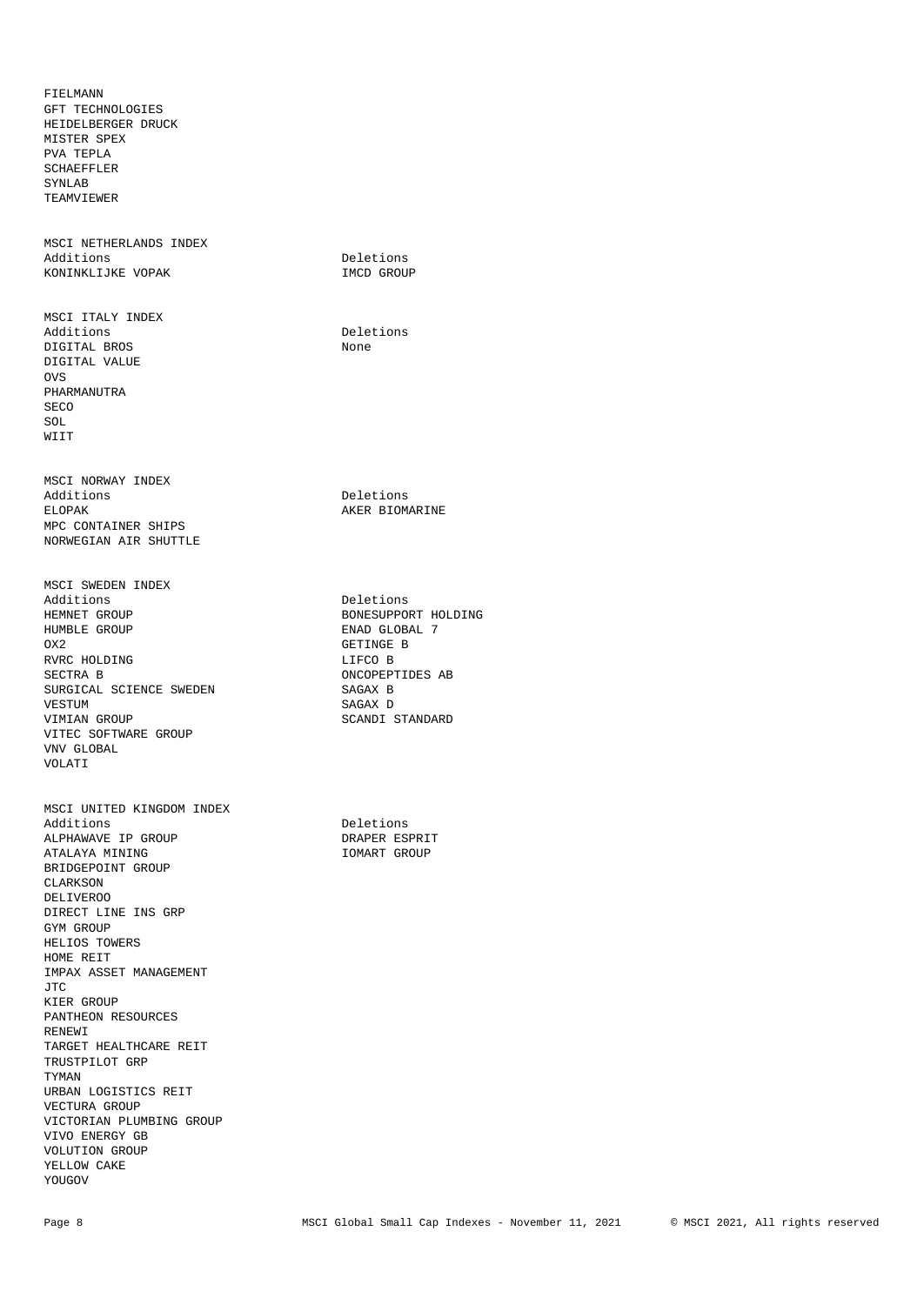MSCI FINLAND INDEX Additions Deletions Deletions<br>ANORA GROUP Mone ANORA GROUP MAR TMEKKO PUUILO SPINNOVA

MSCI GREECE INDEX Additions Deletions Deletions Deletions Deletions Deletions Deletions Deletions Deletions Deletions Deletions D

MSCI TURKEY INDEX Additions Deletions

MSCI ISRAEL INDEX Additions Deletions ELECTRA REAL ESTATE FIVERR INTERNATIONAL RAYAX PERION NETWORK KORNIT DIGITAL RETAILORS RISKIFIED A SISRAM MEDICAL TABOOLA.COM ZIM INTEGRATED SHIPPING

MSCI SOUTH AFRICA INDEX<br>Additions Additions Deletions Deletions Deletions and Deletions Deletions of the Deletions of the Deletions of the Deletions of the Deletions of the Deletions of the Deletions of the Deletions of the Deletions of the Deletions of th

MSCI SAUDI ARABIA INDEX ALKHORAYEF WTR & PWR TEC None ASTRA INDUSTRIAL GROUP ATAA EDUCATIONAL CO NATIONAL CO FOR LEARNING

MSCI POLAND INDEX Additions Deletions Deletions<br>
None MBANK None MBANK

MSCI UNITED ARAB EMIRATES INDEX Additions Deletions<br>AL YAH SATELLITE COMMU DAMAC PROJ RAS AL KHAIMAH CERAMICS WAHA CAPITAL

MSCI RUSSIA INDEX Additions Deletions MECHEL PREF (RUB) UNITED MEDICAL GRP GDR

MSCI EGYPT INDEX

### **AMERICAS**

MSCI USA INDEX

PIRAEUS PORT AUTHORITY

None FENERBAHCE FUTBOL

CELLEBRITE DI BRACK CAPITAL PROPERTIES INMODE

> STOR AGE PROPERTY REIT ZEDER INVESTMENTS

Deletions

MERCATOR MEDICAL

DAMAC PROPERTIES DUBAI

GK SEGEZHA NOVOROSSIYSK PORT (RUB)

Deletions None MEDINET NASR FOR HSG DEV

Deletions

Page 9 MSCI Global Small Cap Indexes - November 11, 2021 © MSCI 2021, All rights reserved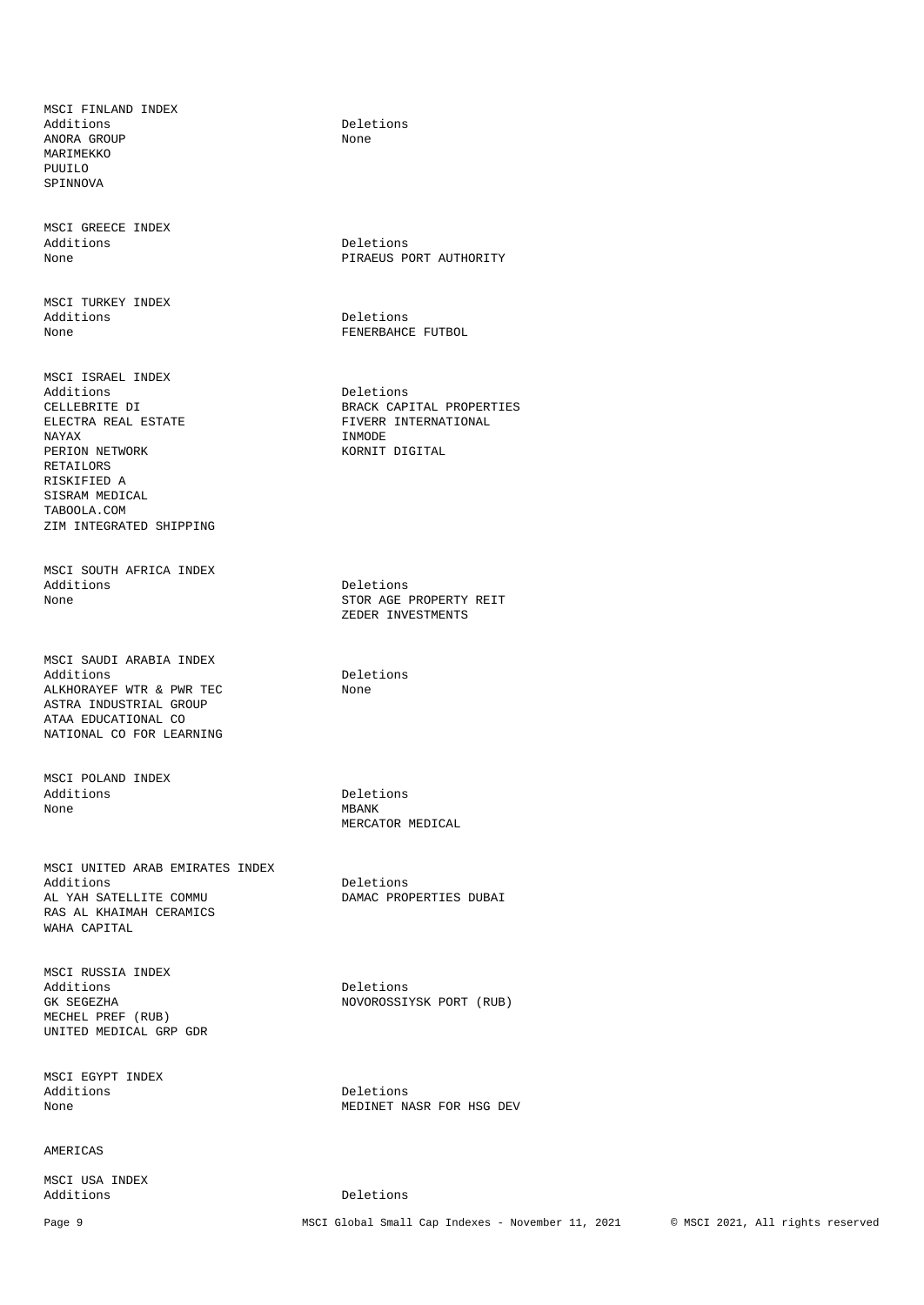23ANDME HOLDING A **ADVERUM BIOTECHNOLOG**<br>A MARK PRECTOUS METALS AROUGS A MARK PRECIOUS METALS ACV AUCTIONS A ARDELYX ARDELYX ASANA A ARDELYX AEVA TECHNOLOGIES AEYE A ATERIAN AGILITI ATHENEX ALIGNMENT HEALTHCARE ALKAMI TECHNOLOGY ATRECA A ALTICE USA A AMMO BILL.COM HOLDINGS ASPEN AEROGELS SASPEN BLACK DIAMOND THE SASPEN ARROWSED AS A SERIES OF SALES AND MALL SASPEN ASSESSMENT OF SALES AND MALL SALES AND MALL SALES AND MALL SALES AND MALL SALES AND MALL SALES AND MALL SA ASTRA SPACE A ATLANTICUS HOLDINGS  $\begin{array}{ccc} \texttt{CONTIMENTAL} & \texttt{RES} \\ \texttt{AUTOLIV} & \texttt{CRAWFORD} & \texttt{C} & \texttt{A} \end{array}$ AVEANNA HEALTHCARE HLDGS CYTOMX THERAPEUTICS AVEPOINT DIAMONDBACK ENERGY BEACHBODY COMPANY A DURECT CORP BEAUTY HEALTH A<br>BERKSHIRE GREY A BERRY CORP **ENTEGRIS** BLUE OWL CAPITAL A **ESPERION THERAPEUTICS** BOSTON BEER A FREQUENCY THERAPEUTICS CANO HEALTH A FREQUENCY THERAPEUTICS CARIBOU BIOSCIENCES CENTRUS ENERGY CORP A LANDEC CORP CHARGEPOINT HOLDINGS MOLECULAR TEMPLATES CHARGEPOINT HOLDINGS CIPHER MINING NAUTILUS CLARUS CORPORATION NEOLEUKIN THERAPEUTICS CLEAR SECURE A NUANCE COMMUNICATIONS CLEARFIELD ONTRAK CONSOL ENERGY (NEW) PUMA BIOTECHNOLOGY CONTEXTLOGIC A QUOTIENT CONTEXTLOGIC A QUOTIENT CORE & MAIN A SILVERBACK THERAPEUTICS<br>
COREPOINT LODGING SPECTRUM PHARMACEUTICAL COUCHBASE COUCHBASE COULD COULD TO THE COULD A THERAPEUTICS COURSERA THERAPEUTICSMD<br>
CRA INTERNATIONAL UPSTART HOLDINGS CRA INTERNATIONAL CRICUT A VILLAGE SUPER MARKET A CROSS COUNTRY HEALTHCARE CURO GROUP HOLDINGS CORP TECH A CUTERA DIGITALOCEAN HOLDINGS DOMA HOLDINGS DREAM FINDERS HOMES A DUCKHORN PORTFOLIO DUN & BRADSTREET HLDGS DUOLINGO A ELECTRIC LAST MILE SOLN ENOVIX ERASCA EUROPEAN WAX CENTER A EVOLV TECH HLDGS A F45 TRAINING HOLDINGS FARADAY A FIGS A FIRST ADVANTAGE FREYR BATTERY FRONTIER COMMUNICATIONS FRONTIER GROUP HOLDINGS FULCRUM THERAPEUTICS GATOS SILVER GLADSTONE LAND CORP GOLDEN NUGGET ONLINE A GREENSKY A GULFPORT ENERGY HAYWARD HLDGS HESS MIDSTREAM A HILLMAN SOLUTIONS HINGHAM INSTITUTION HIPPO HOLDINGS HOLLEY HONEST COMPANY HUMACYTE A HYZON MOTORS A

BLACK DIAMOND THERAPEUT<br>CADIZ INC CRAWFORD & CO A EGAIN CORPORATION HERITAGE INSURANCE<br>KALA PHARMECUTICAL SIGNATURE BANK SPECTRUM PHARMACEUTICALS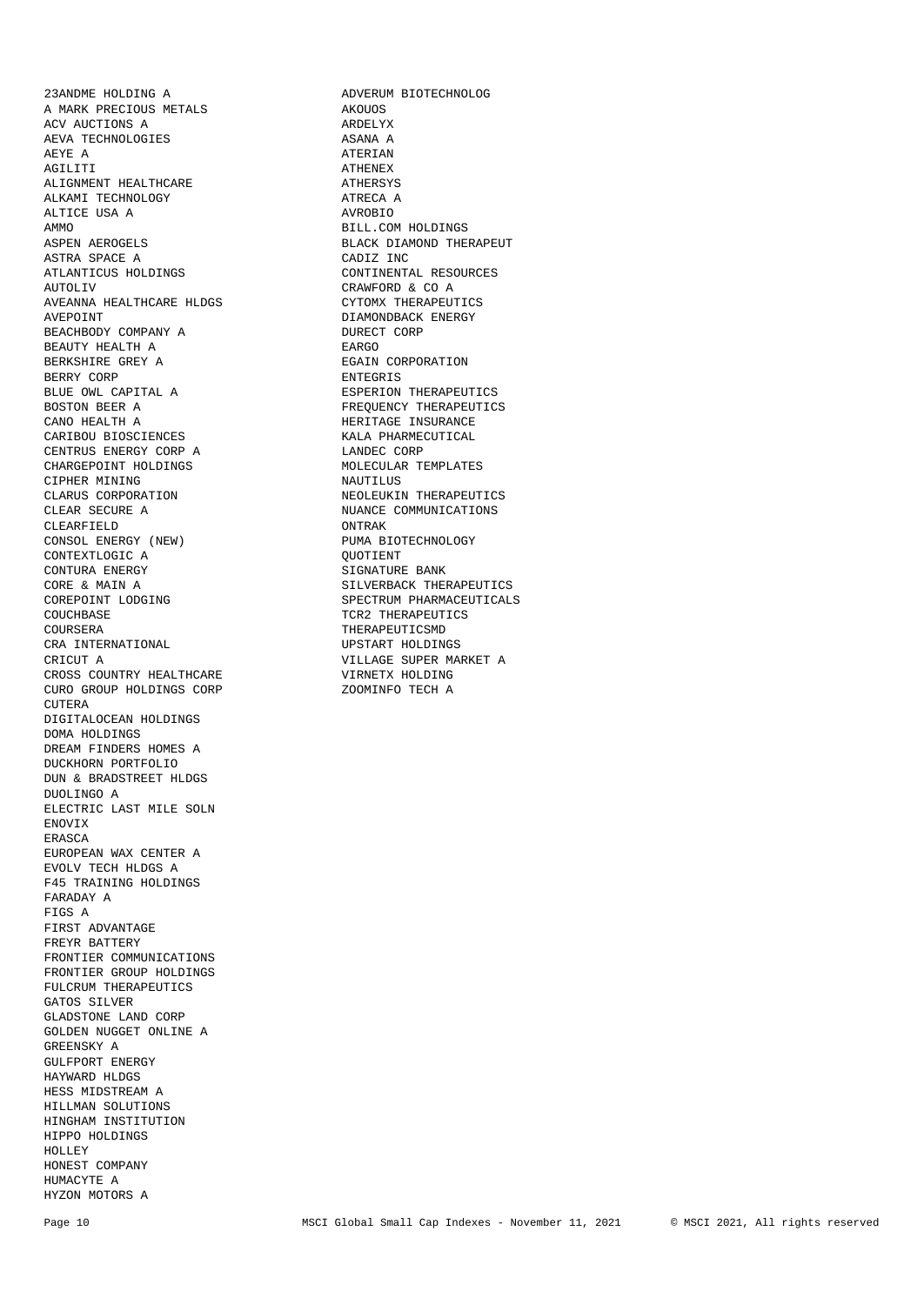ICOSAVAX IDEAYA BIOSCIENCES IDT CORP B IMAGO BIOSCIENCES INDIE SEMICONDUCTOR A INTAPP ITEOS THERAPEUTICS JANUS INTERNATIONAL A KNOWBE4 A KRISPY KREME LAMB WESTON HOLDINGS LAREDO PETROLEUM LATCH A LATHAM GRP LIQUIDITY SERVICES INC MARKFORGED HOLDING MAXCYTE (US) MEMBERSHIP CLTV GRP A MERIDIANLINK META MATERIALS METROPOLITAN BANK HLDG MICROVAST HOLDINGS MISTER CAR WASH MOMENTUS A MONEYGRAM INTERNATIONAL MONTE ROSA THERAPEUTICS NOBLE OLEMA PHARMACEUTICALS OLO A OMEGA HEALTHCARE INVESTO OPORTUN FINANCIAL ORAMED PHARMACEUTICALS ORIGIN MATERIALS ORIGINAL BARK CO (THE) A OSCAR HEALTH A PARTY CITY HOLDCO PAYMENTUS HOLDINGS A PAYONEER GLOBAL PEABODY ENERGY PERELLA WEINBERG A PHILLIPS EDISON & CO PINNACLE WEST CAPITAL PLYMOUTH INDL REIT POINT BIOPHARMA GLOBAL POWERSCHOOL HOLDINGS A PRIVIA HEALTH GRP PROMETHEUS BIOSCIENCES PROTERRA PURECYCLE TECHNOLOGIES A QUANTUM-SI A RECURSION PHARMA A RENAISSANCERE HOLDINGS ROCKET LAB USA ROCKLEY PHOTONICS HLDGS ROOT A ROVER GROUP A RYAN SPECIALTY GROUP A RYERSON HOLDING CORP SANA BIOTECHNOLOGY SEMA4 HOLDINGS A SIGHT SCIENCES SKILLSOFT A SKYWATER TECH SNAP ONE HOLDINGS SPIRE GLOBAL A SPRINKLR A STAGWELL A STEM SUN COUNTRY AIRLINES TANGO THERAPEUTICS TASKUS A THREDUP A THRYV HOLDINGS TRAEGER TRAVELCENTERS OF AMERICA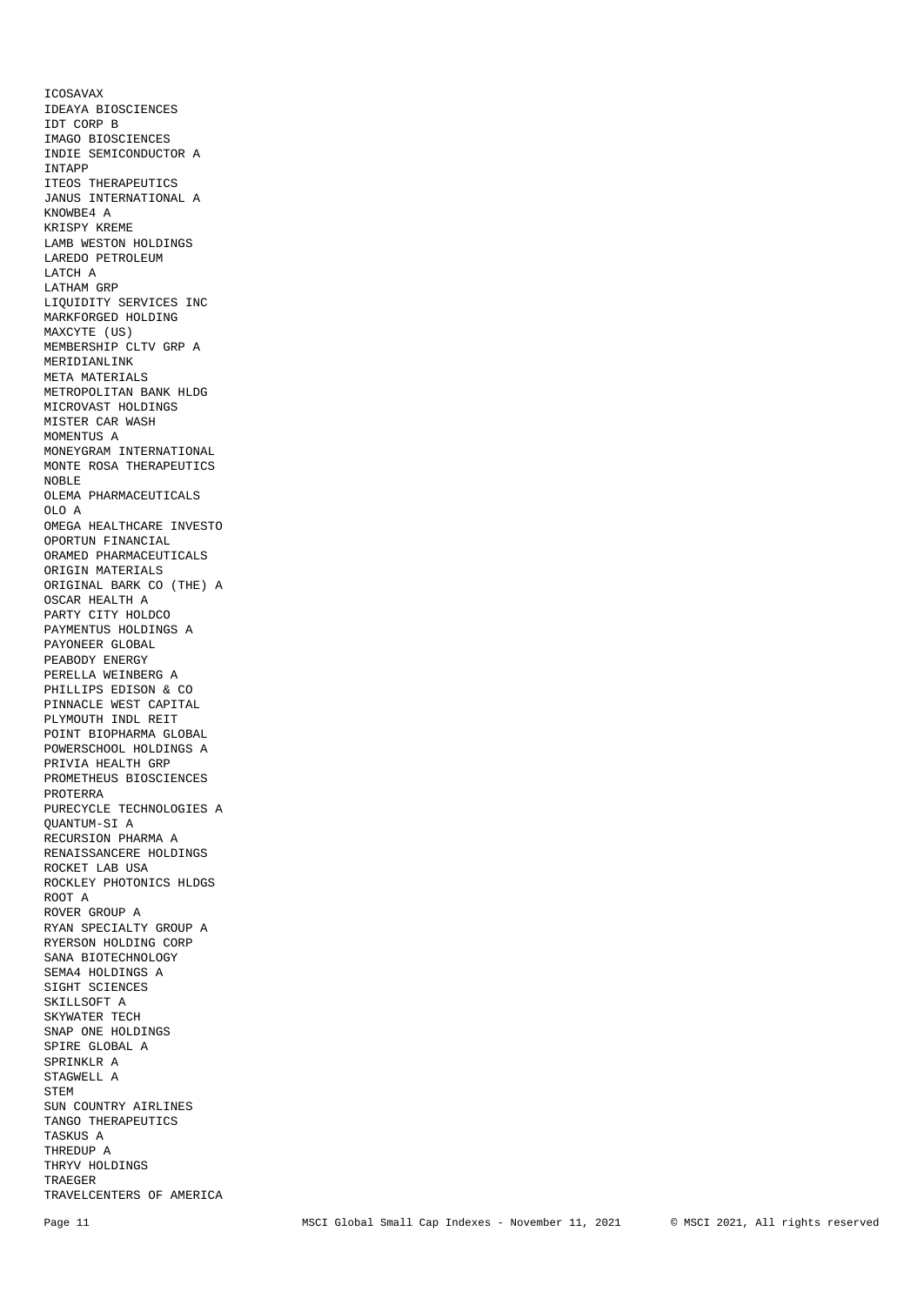TREACE MEDICAL CONCEPTS TUSIMPLE HOLDINGS A URANIUM ENERGY VALARIS VERVE THERAPEUTICS VIEW A VINCO VENTURES VINE ENERGY A VOLTA A VOYA FINANCIAL WEATHERFORD INTL WEBER A WHEELS UP EXPERIENCE A WM TECHNOLOGY A XOMETRY A ZIPRECRUITER A MSCI CANADA INDEX Additions Deletions ANAERGIA SV CHARLOTTES WEB HLDGS ATCO I COMPUTER MODELLING GROUP AYA GOLD & SILVER STRAIN SENDER ENDEAVOUR MINING AYA GOLD & SILVER ENDEAVOUR MINING RESOLD THE TREENATIONAL TREENATION ASSAULT TREENATION ASSAULT TREENATION ASSAULT TREENATION ASSAULT TREENATION ASSAULT TREENATION ASSAULT TREENATION ASSAULT TREENATION ASSAULT TREENATION BAYTEX ENERGY **TOURMALINE OIL CORP** BSR REIT DENTALCORP HOLDINGS SV GOGOLD RESOURCES INC HEADWATER EXPLORATION HUT 8 MINING KELT EXPLORATION LION ELECTRIC MAGNET FORENSICS SV MDA NANOXPLORE NEIGHBOURLY PHARMACY NUVISTA ENERGY PET VALU HOLDINGS POLLARD BANKNOTE SECURE ENERGY SERVICES

SOFTCHOICE TAMARACK VALLEY ENERGY TECSYS THINKIFIC LABS SV TRICAN WELL SERVICE YAMANA GOLD

MSCI MEXICO INDEX None and a set of the account of the ALPEK

MSCI CHILE INDEX<br>Additions CENCOSUD SHOPPING CIA SUD AMERICANA COLBUN COLBUN PLAZA SA GRUPO SECURITY

MSCI ARGENTINA INDEX<br>Additions Additions Deletions Deletions Deletions ARCOS

TFI INTERNATIONAL

Deletions

Additions Deletions INVER LA CONSTRUCCION<br>RIPLEY RIPLEY **RIPLEY** SONDA

> ARCOS DORADOS HOLDINGS A BANCO BBVA ARGENTINA ADR BANCO MACRO B ADR DESPEGAR.COM GRUPO FIN GALICIA B ADR LOMA NEGRA ADR PAMPA ENERGIA ADR TRANSPORTADORA GAS B ADR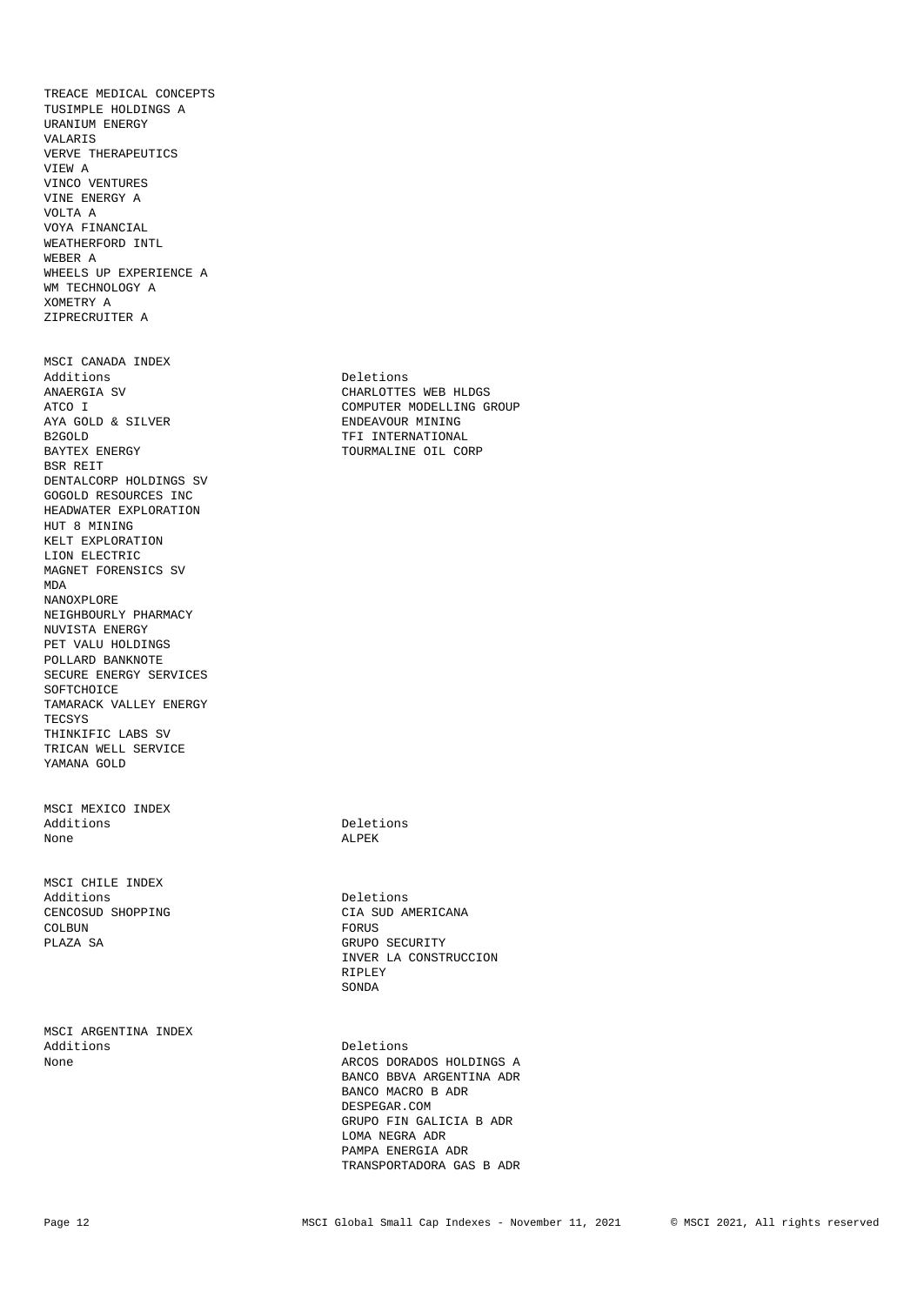MSCI BRAZIL INDEX Additions **Deletions** ARMAC LOCACAO LOGIS ON BK BRASIL OPERACAO BLAU FARMACEUTICA ON CONSTRUTORA TENDA CLEAR SALE ON EVEN CONSTRUTORA INC ON CM HOSPITALAR ON TRISUL ON COMPANHIA BRASILEIRA ON COPEL PN B COPEL UNIT GPS PARTICIPACOES ON HOSPITAL MATER DEI ON INFRACOMMERCE CXAAS ON LOJAS AMERICANAS ON MULTILASER INDUSTRIAL ON ONCOCLINICAS DO ON SMARTFIT ESCOLA DE ON TRES TENTOS AGRO ON